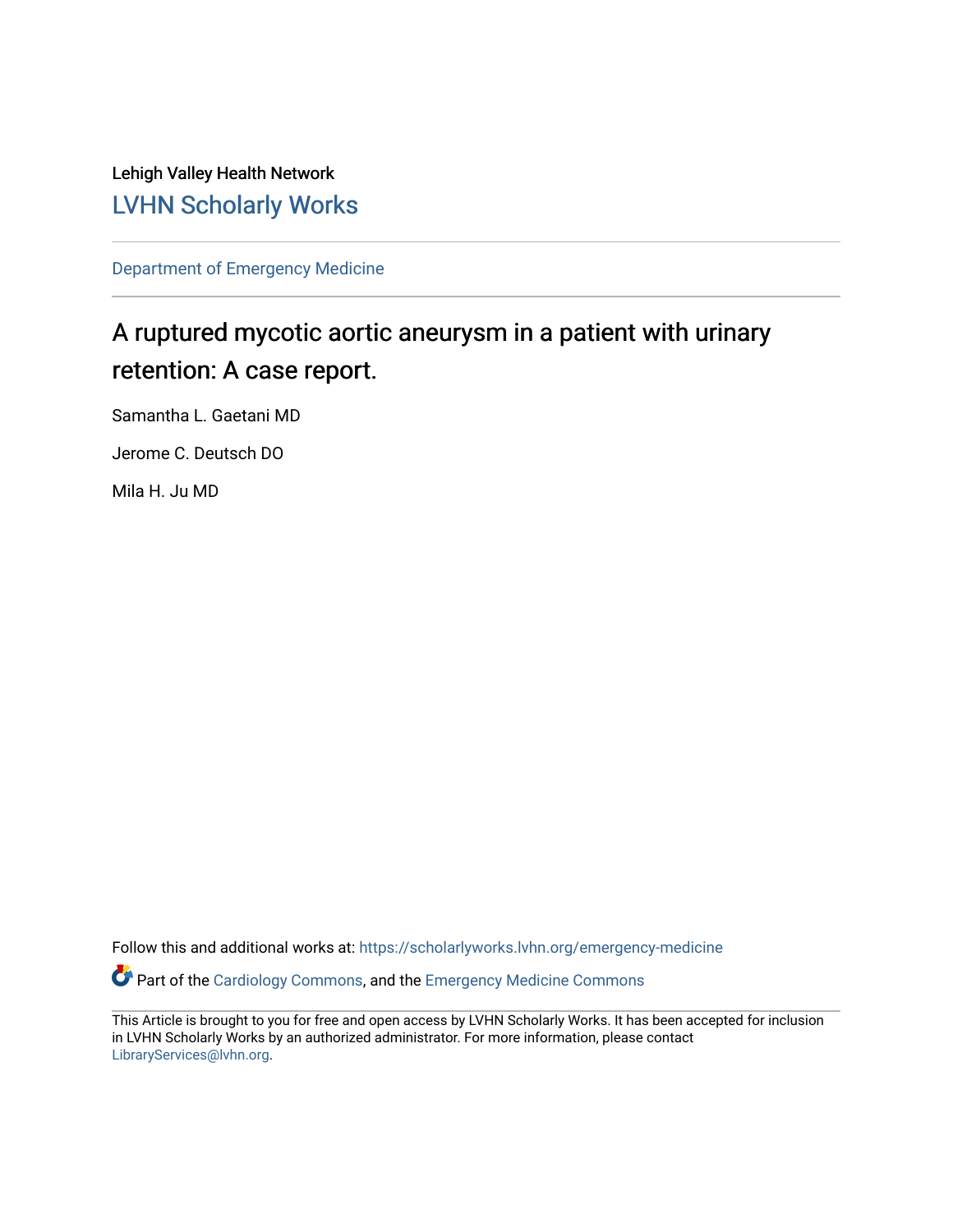

Available online at [www.sciencedirect.com](http://www.sciencedirect.com/science/journal/19300433)

# **ScienceDirect**

journal homepage: [www.elsevier.com/locate/radcr](http://www.elsevier.com/locate/radcr)



### **Case report**

# **A ruptured mycotic aortic aneurysm in a patient with urinary retention: A case report**✩**,**✩✩

## *Samantha L. Gaetani, MDa,***<sup>∗</sup>** *, Jerome C. Deutsch, DO<sup>a</sup> , Mila H. Ju, MD, MS<sup>b</sup>*

<sup>a</sup> *Lehigh Valley Health Network, Department of Emergency and Hospital Medicine, University of South Florida, Morsani College of Medicine; Cedar Crest Boulevard & I-78, Allentown, PA, 18103, USA* <sup>b</sup> *Lehigh Valley Health Network, Heart and Vascular Institute, Division of Vascular and Endovascular Surgery;* University of South Florida, Morsani College of Medicine; 1259 S. Cedar Crest Boulevard Suite 301, Allentown, PA *18103, USA*

#### a r t i c l e i n f o

*Article history:* Received 13 January 2022 Revised 19 January 2022 Accepted 22 January 2022

*Keywords:* Abdominal aortic aneurysm Urinary retention Bacteremia COVID-19 infection

#### A B S T R A C T

Symptomatic abdominal aortic aneurysm (AAA) is a diagnosis that is a true emergency. Since AAAs are typically asymptomatic prior to rupturing, they can easily be missed. When an abdominal aortic aneurysm becomes symptomatic and ruptures, the ramifications can be catastrophic for the patient. We present a case of a 55-year-old male who presented with urinary retention and suprapubic pain. Computerized tomography demonstrated a rapidly expanding AAA and signs of impending rupture. Emergent vascular surgical repair was performed successfully.There was concern for mycotic nature of the AAA with recent COVID-19 infection and possible bacteremia. This case demonstrates the need for maintaining a wider differential when examining patients and avoiding anchoring bias and serves as a point of discussion for potential complications of COVID-19 infection.

© 2022 The Authors. Published by Elsevier Inc. on behalf of University of Washington. This is an open access article under the CC BY-NC-ND license [\(http://creativecommons.org/licenses/by-nc-nd/4.0/\)](http://creativecommons.org/licenses/by-nc-nd/4.0/)

#### **Introduction**

Abdominal aortic aneurysm (AAA) is a pathologic process where the aorta dilates due to chronic wall inflammation from increased proteinase activity and degradation of the connective tissue that holds the aorta together [\[1,2\]](#page-3-0). This can occur at any point along the aorta, however, approximately 80% are located infrarenal <a>[2]</a>. An AAA is defined by either 50% dilation greater than the average size of that aortic segment or an aortic diameter  $>$  3 cm  $[3]$ .

AAAs are usually asymptomatic until they rupture, and the most common symptom experienced initially is out of proportion abdominal pain <a>[2]</a>. Patients may also have flank pain, groin pain, hypotension, hemodynamic instability, syncope, or death  $[2]$ . Rupture is a feared complication due to the high morbidity and mortality rate associated with it [\[4\].](#page-3-0) About 30%-50% of patients with a ruptured AAA die

 $*$  Acknowledgments: Authors would like to acknowledge Andrew J. Ferdock, BS for editing and submission assistance.

<sup>✩✩</sup> Competing interests: The authors have no outside support information, conflicts, or financial interest to disclose. This case report did not receive any specific grant from funding agencies in the public, commercial, or not-for-profit sectors.

Corresponding author.

E-mail address: [Samantha.Gaetani@lvhn.org](mailto:Samantha.Gaetani@lvhn.org) (S.L. Gaetani).

<https://doi.org/10.1016/j.radcr.2022.01.058>

<sup>1930-0433/© 2022</sup> The Authors. Published by Elsevier Inc. on behalf of University of Washington. This is an open access article under the CC BY-NC-ND license [\(http://creativecommons.org/licenses/by-nc-nd/4.0/\)](http://creativecommons.org/licenses/by-nc-nd/4.0/)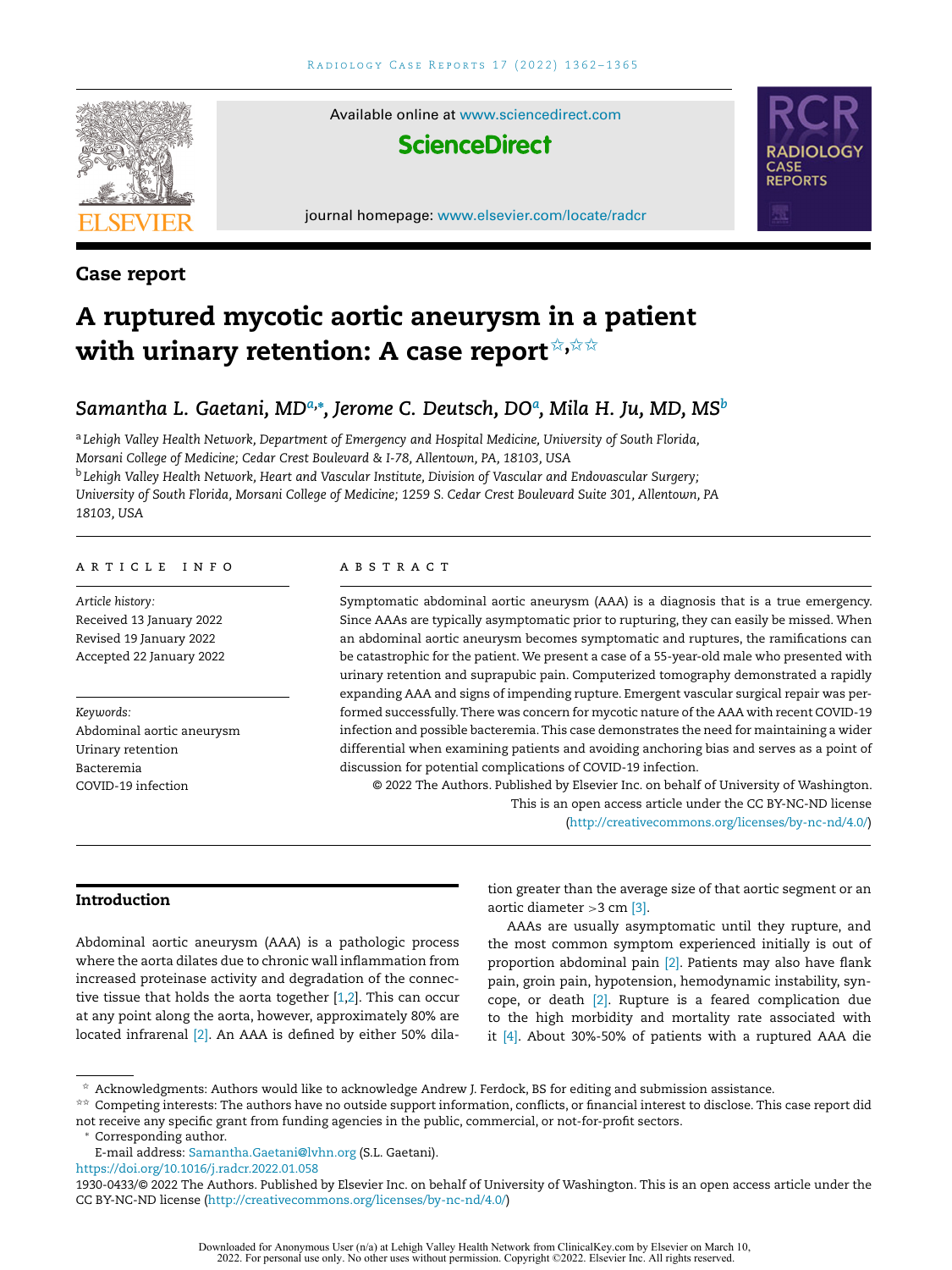before hospitalization and an additional 30%-40% die after arrival [\[4\].](#page-3-0)

AAAs typically expand at a rate of roughly 0.3 cm/y [\[3\].](#page-3-0) However, not all of them expand at this rate [\[3\].](#page-3-0) As the aortic diameter increases, the likelihood of rupture increases as well [\[2,5\]](#page-3-0).Wall tension, stiffness and peak wall stress may contribute to the possibility of rupture as well [\[2,5\]](#page-3-0). AAAs are diagnosed by abdominal ultrasounds (U/S) and computed tomography angiography (CTA) of the chest, abdomen, and pelvis. CTAs are considered the most reliable method of detecting aortic rupture [\[6,7\]](#page-3-0). First line treatment for AAA rupture is typically with endovascular aortic repair or open surgical repair of the aorta [\[7\].](#page-3-0) In the following case report, we discuss a man diagnosed with a 3.9 cm AAA with impending rupture.

#### **Case report**

A 55-year-old male with past medical history of non-STelevation myocardial infarction, ischemic cardiomyopathy, congestive heart failure with AICD placement, hypertension, and a motor vehicle accident in 2014 with subarachnoid hemorrhage, multiple fractures, residual bilateral lower extremity paresis, and hemicolectomy presented to the emergency department for urinary retention and suprapubic pain. He had been discharged from the hospital earlier the same day of presentation. He was hospitalized for a week for diarrhea, acute kidney injury, and dehydration secondary to COVID-19 infection that was confirmed by a PCR test on a nasopharyngeal specimen. The patient reported that at home, he developed suprapubic abdominal pain and was unable to urinate. He reported he had had a foley catheter placed for urinary retention during the previous hospitalization. The patient also reported hematuria over the past few days. He denied any fevers, chest pain, dyspnea, back pain, or lower extremity swelling.

The initial physical exam revealed an ill appearing man in acute distress from pain. His lungs were clear to auscultation. He had 2+ pulses in the bilateral upper and lower extremities. He had normal S1 and S2 heart sounds with good capillary refill. His abdomen was tender in the periumbilical and suprapubic area and had guarding with rebound on examination. Initial vital signs were a temperature of 97°F (36.1°C), a heart rate of 56 beats per minute, a respiratory rate of 24 breaths per minute, a blood pressure of 147/77 mm/hg, and an oxygen saturation of 98% on room air. A bladder scan was completed at bedside that showed 23 cc of urine. Intravenous fluids (500 ml of lactated ringers solution) and morphine (4 mg) were given.

Pertinent labs in the ED were a white blood cell count of 15.9 thou/cmm (normal 4-10.5 thou/cmm) and absolute neutrophils of 13.8 thou/cmm (normal 1.8-7.8 thou/cmm), lactate of 4.1 mmol/L (normal 0.5-2.1 mmol/L), Pro-bnp of 23,795 pg/mL (normal <125 pg/mL), troponin of 0.06 ng/ml (normal <0.05 ng/mL), and creatinine of 1.51 mg/dL (normal 0.53-1.30 mg/dL). The CT scan showed that the patient's AAA diameter had increased to 3.9 cm as compared to 3.0 cm seen on CT scan performed six days prior during his previous hospitalization (Fig. 1). His CT also revealed soft tissue stranding along the AAA, which was concerning for impending rupture (Fig. 2). The cranial and caudal extents of the AAA are high-



**Fig. 1 – Computerized tomography scan showing extensive atherosclerotic calcification of the abdominal aorta, with a 3 cm infrarenal abdominal aortic aneurysm.**



**Fig. 2 – Computerized tomography scan taken six days after the prior scan showing new retroperitoneal soft tissue stranding, indicative of a plaque rupture and impending aortic rupture. Aneurysm currently measures 3.9 cm.**

lighted in [Figures](#page-3-0) 3A and B, respectively. Vascular surgery was consulted and they immediately took him to the operating room where he underwent emergent repair using hybrid approach: endovascular repair with aorto-uni-iliac endografts and left-to-right femoral-femoral bypass. Hybrid approach was necessary due to iliac artery occlusive disease. Open repair was not possible due to emergent nature of the presentation and hostile abdomen from previous injury and subsequent abdominal surgeries. Initial intraoperative aortogram showed evidence of contained rupture of the AAA. The patient was then transferred to the intensive care unit in stable condition after successful repair. There was concern that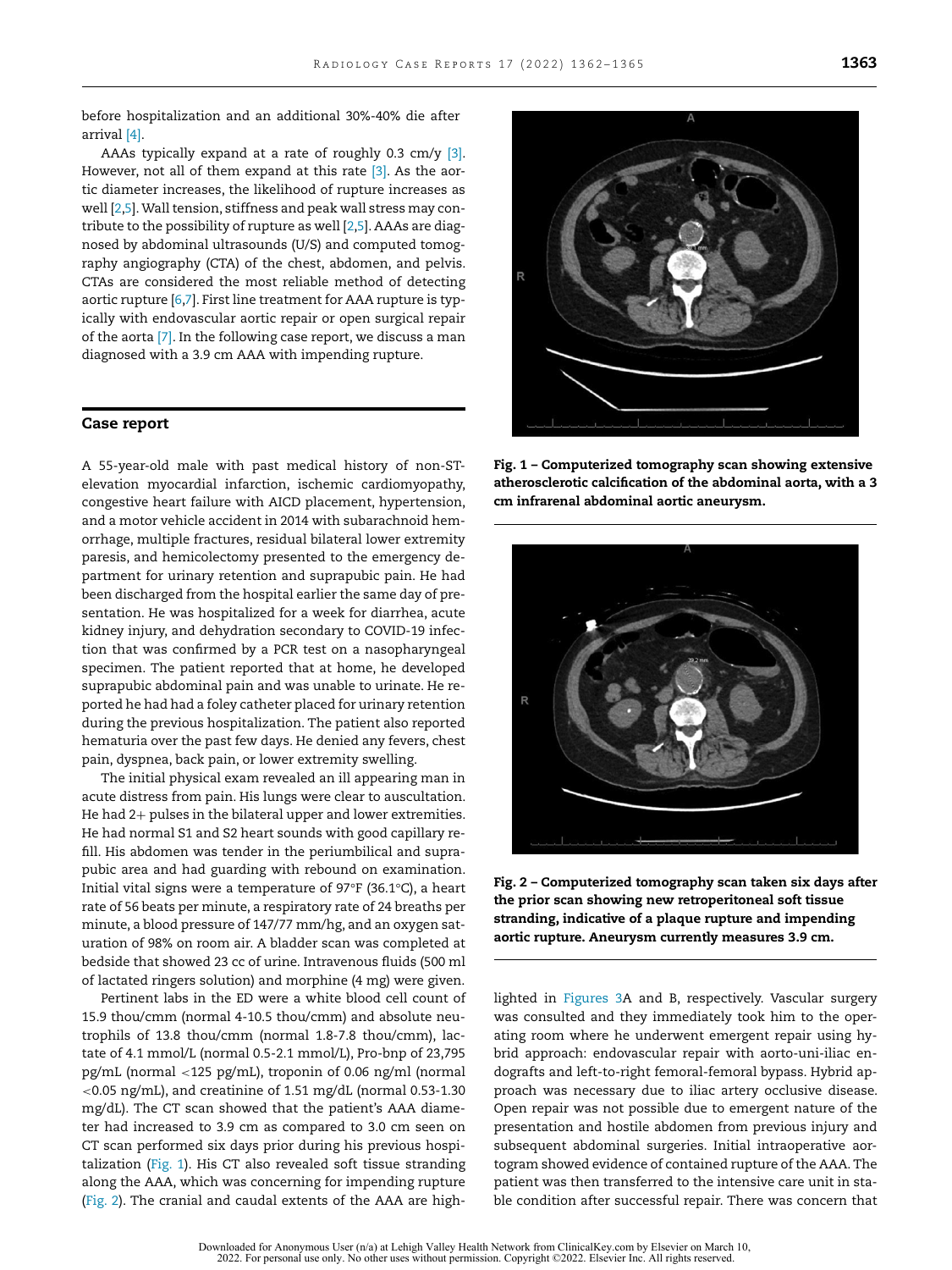<span id="page-3-0"></span>

**Fig. 3 – Images are a sagittal, non-contrast, computerized tomography scan showing the cranial (A) and caudal (B) extent of the AAA with impending rupture. CT angiogram with contrast was unable to be performed due to the patient's renal function.**

mycotic nature of the AAA was the culprit for the rapid expansion and rupture of the patient's aorta. One of the two blood culture samples obtained was positive for *Staphylococcus epidermidis*. And the patient was symptomatic for COVID-19 infection at time of presentation. Infectious disease was consulted, and intravenous antibiotics was initiated. He was discharged home on suppressive antibiotics and close follow up.

#### **Discussion**

AAA rupture is an important diagnosis to make because if missed, the patient's prognosis is abysmal [4]. The patient in this case did not present in a typical way for AAA. His chief complaint was of urinary retention, and he had a recent CT scan prior to presentation that showed a new AAA at 3 cm, but with no signs of rupture. His risk of rupture was relatively low, given the diameter of his AAA and it was not anticipated that there would be an acute worsening of a 3 cm aorta within six days  $[8,9]$ . The most likely cause for this acute change was likely mycotic aorta, leading to rapid expansion and rupture. The culprit of his mycotic AAA is still unknown with confounding *Staphylococcus epidermidis* bacteremia and COVID-19 infection. However, literature is evolving that suggests COVID-19 as an etiology for acute AAA expansion [\[10\].](#page-4-0) Mycotic aortic aneurysms are rare, but if an abdominal aortic aneurysm does become infected, the risk of rupture increases [\[11\].](#page-4-0)

This case highlights anchoring bias, a cognitive bias that causes individuals to rely heavily on the first piece of information given about a topic [\[12\].](#page-4-0) Initially the patient presented to the ED with urinary retention and a known history of uri-

nary retention. Having recently been admitted with acute kidney injury, the initial differential focused on the potential for further injury to his kidney, a kidney stone, or urinary retention. A CT scan without contrast was initially ordered to look for kidney stones, but a rapidly expanding AAA with soft tissue stranding with concern for mycotic AAA with impending rupture was the unexpected result of the scan. It clearly illustrates the need to understand anchoring bias, and the dangers of narrowing a differential too early in an assessment. Given his recent history, AAA should have been considered given his sudden onset abdominal pain and renal issues.

### **Author contributions**

All authors provided substantial contributions to manuscript content. All authors gave final approval of the version of the article to be published.

#### **Patient consent**

Patient consent was obtained for the publication of this Case Report.

#### REFERENCES

- [1] Wittels K. Aortic emergencies. Emerg Med Clin North Am 2011;29(4):789–800 viiPMID: 22040707. Accessed 12/27/2021. doi[:10.1016/j.emc.2011.09.015.](https://doi.org/10.1016/j.emc.2011.09.015)
- [2] [Braverma](http://refhub.elsevier.com/S1930-0433(22)00056-5/sbref0002) AC, [Schermerhorn](http://refhub.elsevier.com/S1930-0433(22)00056-5/sbref0002) M, et [al..](http://refhub.elsevier.com/S1930-0433(22)00056-5/sbref0002) Disease of the Aorta. Braunwald's Heart Disease: A textbook of cardiovascular medicine. Philadelphia, Pa: [Elsevier/Saunders;](http://refhub.elsevier.com/S1930-0433(22)00056-5/sbref0002) 2015. p. 1295–327. Zipes D, MD, Libby P, MD.
- [3] Moll FL, Powell JT, Fraedrich G, Verzini F, Haulon S, Waltham M, et al. European Society for Vascular Surgery. Management of abdominal aortic aneurysms clinical practice guidelines of the European society for vascular surgery. Eur J Vasc Endovasc Surg 2011;41(Suppl 1):S1–S58 PMID: 21215940. Accessed 12/27/2021. doi[:10.1016/j.ejvs.2010.09.011.](https://doi.org/10.1016/j.ejvs.2010.09.011)
- [4] Chaikof EL, Brewster DC, Dalman RL, Makaroun MS, Illig KA, Sicard GA, et al. Society for vascular surgery. the care of patients with an abdominal aortic aneurysm: the society for vascular surgery practice guidelines. J Vasc Surg 2009;50(4 Suppl):S2–49 PMID: 19786250. Accessed 12/27/2021. doi[:10.1016/j.jvs.2009.07.002.](https://doi.org/10.1016/j.jvs.2009.07.002)
- [5] Schmitz-Rixen T, Keese M, Hakimi M, Peters A, Böckler D, Nelson K, et al. Ruptured abdominal aortic aneurysm-epidemiology, predisposing factors, and biology. Langenbecks Arch Surg 2016;401(3):275–88 Epub 2016 Mar 21. PMID: 27001684. Accessed 12/27/2021. doi[:10.1007/s00423-016-1401-8.](https://doi.org/10.1007/s00423-016-1401-8)
- [6] Biancari F, Paone R, Venermo M, D'Andrea V, Perälä J. Diagnostic accuracy of computed tomography in patients with suspected abdominal aortic aneurysm rupture. Eur J Vasc Endovasc Surg 2013;45(3):227–30 Epub 2013 Jan 8. PMID: 23305788. Accessed 12/27/2021. doi[:10.1016/j.ejvs.2012.12.006.](https://doi.org/10.1016/j.ejvs.2012.12.006)
- [7] Calero A, Illig KA. Overview of aortic aneurysm management in the endovascular era. Semin Vasc Surg 2016;29(1-2):3–17

Downloaded for Anonymous User (n/a) at Lehigh Valley Health Network from ClinicalKey.com by Elsevier on March 10, 2022. For personal use only. No other uses without permission. Copyright ©2022. Elsevier Inc. All rights reserved.